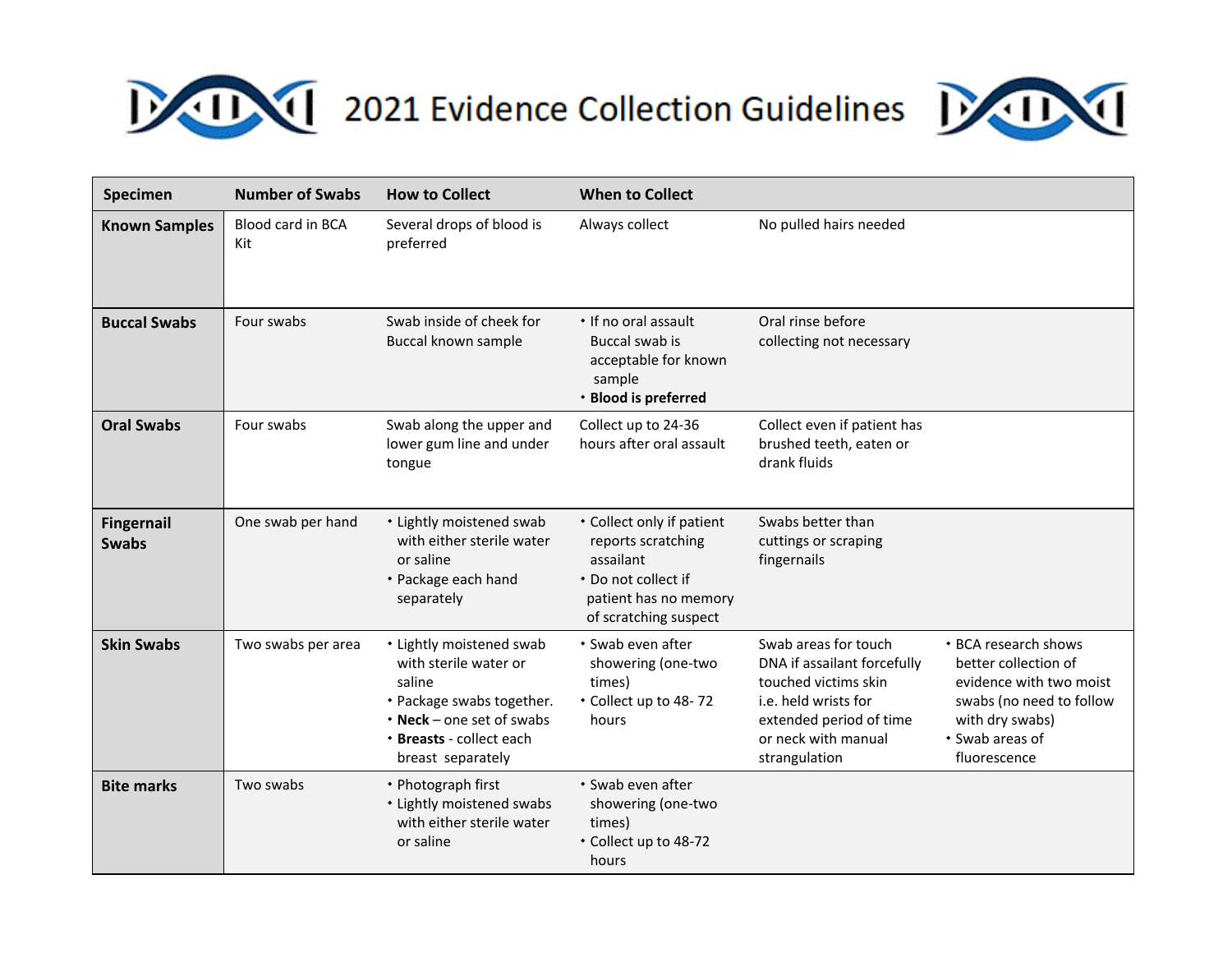## **EXAMPLE 2021 Evidence Collection Guidelines**



| Specimen                            | <b>Number of Swabs</b>                                                                           | How to Collect                                                                                                          | When to Collect                                                                                      |                                                                                                                    |                                                                                                                                           |
|-------------------------------------|--------------------------------------------------------------------------------------------------|-------------------------------------------------------------------------------------------------------------------------|------------------------------------------------------------------------------------------------------|--------------------------------------------------------------------------------------------------------------------|-------------------------------------------------------------------------------------------------------------------------------------------|
| <b>Pubic Hair</b><br><b>Combing</b> |                                                                                                  | • Comb pubic hair<br>• Fold comb in paper<br>• Place in envelope                                                        | If patient has not<br>showered                                                                       |                                                                                                                    |                                                                                                                                           |
| <b>Perineal</b><br><b>Swabs</b>     | Collect four swabs                                                                               | Lightly moistened swab with<br>either sterile water or saline                                                           | * Swab even after<br>showering (one-two<br>times)<br>• Collect even while<br>patient is menstruating | <b>Digital penetration:</b><br>collect perineal swabs                                                              | Document why swabs<br>collected from area other<br>than perineum, i.e.<br>mons pubis                                                      |
| <b>Penile Swabs</b>                 | Collect two swabs                                                                                | Lightly moistened swab with<br>either sterile water or saline                                                           | Swab even after<br>showering (one-two<br>times)                                                      |                                                                                                                    |                                                                                                                                           |
| <b>Scrotum</b><br><b>Swabs</b>      | Collect two swabs                                                                                | Lightly moistened swab with<br>either sterile water or saline                                                           | Swab even after<br>showering (one-two<br>times)                                                      |                                                                                                                    |                                                                                                                                           |
| <b>Vaginal Swabs</b>                | Collect four swabs                                                                               | Blind swab collection if<br>patient unable to tolerate<br>speculum exam                                                 | Collect up to 10 days                                                                                | Collect even while patient<br>is menstruating                                                                      | • BCA prefers no lube with<br>speculum<br>• No need to document it if<br>you do use lube                                                  |
| <b>Cervical Os</b><br><b>Swabs</b>  | Collect two swabs                                                                                | Place one swab in cervical<br>os then collect second swab                                                               | Collect with vaginal<br>assault up to 10 days                                                        | Collect even while patient<br>is menstruating                                                                      | Recommended to collect<br>with every vaginal assault                                                                                      |
| <b>Rectal Swabs</b>                 | Collect four at one<br>time<br>$-0r-$<br>Collect two swabs<br>then two more for<br>total of four | • Lightly moistened swab<br>with either sterile water<br>or saline<br>• Insert swabs into anus<br>2-3 cm, rotate gently | Collect up to 48 hours<br>after assault                                                              | Anoscopy<br>• Collect 4 perianal swabs<br>prior to anoscope insertion<br>• Collect 4 swabs past end<br>of anoscope | • Perianal swabs = potential<br>drainage from vagina<br>*Little research on viability of<br>sperm in rectum<br>• May use lube on anoscope |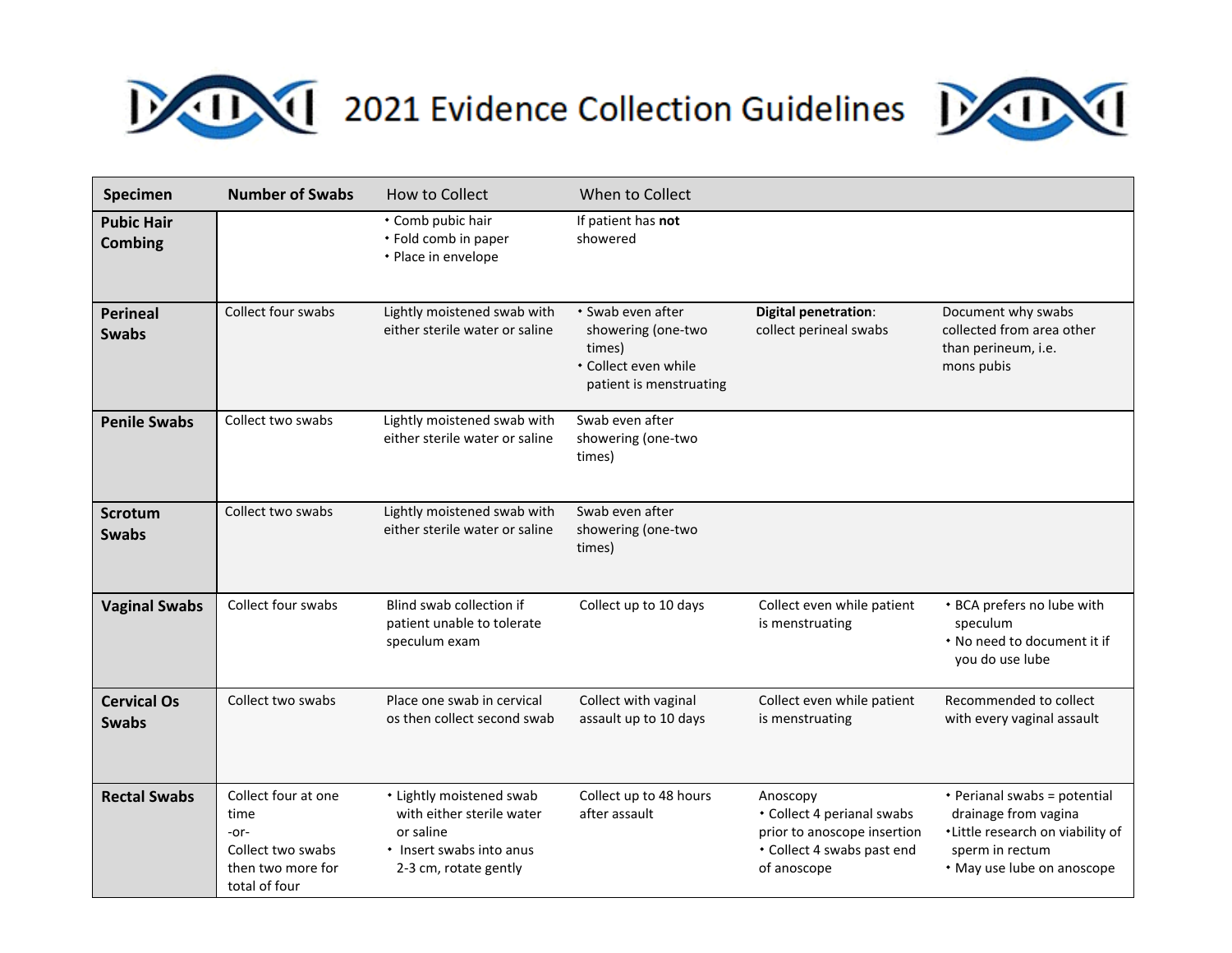



| <b>Tampons</b>            |                                                                                                                                                                                                                                                                                                                                                                                                                                          | Put tampon in sterile<br>specimen cup with holes<br>punched in the top                                                                     | • Place cup in paper bag<br>• Seal bag<br>• Place in refrigerator                                                                                                           |                                                                                                                                                            |                                                                                                    |
|---------------------------|------------------------------------------------------------------------------------------------------------------------------------------------------------------------------------------------------------------------------------------------------------------------------------------------------------------------------------------------------------------------------------------------------------------------------------------|--------------------------------------------------------------------------------------------------------------------------------------------|-----------------------------------------------------------------------------------------------------------------------------------------------------------------------------|------------------------------------------------------------------------------------------------------------------------------------------------------------|----------------------------------------------------------------------------------------------------|
| <b>Condoms</b>            |                                                                                                                                                                                                                                                                                                                                                                                                                                          | Put condom in sterile<br>specimen cup with holes<br>punched in the top                                                                     | • Place cup in paper bag<br>$\cdot$ Seal bag<br>• Place in refrigerator                                                                                                     | Do not tie condom off                                                                                                                                      |                                                                                                    |
| <b>Trace</b>              | Do not put leaves,<br>dirt<br>or other debris in kit.<br>BCA will not test.<br>Document in chart<br>and take<br>photographs.                                                                                                                                                                                                                                                                                                             | • Collect items with<br>potential for suspects<br>DNA, i.e. cigarette butt<br>smoked by assailant<br>• Place in Foreign Matter<br>envelope | • Hair collected for trace<br>evidence may need to<br>have pulled head and<br>pubic hairs from victim<br>• Can be obtained at a<br>later time, hair would<br>be tested last | • No underwear in kit<br>unless kit is restricted.<br>If kit is restricted, can<br>include underwear if<br>they fit in the kit.<br>• Only put swabs in kit | Document and photograph<br>trace evidence                                                          |
| Clothing                  | Photograph clothing<br>prior to packaging if<br>It's stained, torn,<br>missing buttons etc.                                                                                                                                                                                                                                                                                                                                              | Package each item<br>separately in paper bags                                                                                              | Collect clothing worn<br>after assault even if<br>laundered                                                                                                                 | Seal with evidence tape,<br>label with patient name,<br>time, date, case number,<br>jurisdiction, person<br>collecting                                     | Do not swab clothing instead<br>of collecting clothing - BCA<br>will not test swabs of<br>clothing |
| <b>Turnaround</b><br>time | • Children and/or vulnerable adult = immediately Adults = 3 months<br>* Kits are returned to Law Enforcement after processing is completed<br>• Most probative swabs processed first                                                                                                                                                                                                                                                     |                                                                                                                                            |                                                                                                                                                                             |                                                                                                                                                            |                                                                                                    |
| <b>Documentation</b>      | * Seal each envelope with patient label and initials over the seal<br>• Mark Yes Specimen Collected on the front of the envelope and initial<br>• Copy of SANE report placed in the Sexual Assault Kit is OK, BCA form is preferred<br>• Must document reason swabs were collected (for swabs other than the pre-labeled envelopes)                                                                                                      |                                                                                                                                            |                                                                                                                                                                             |                                                                                                                                                            |                                                                                                    |
| Procedural                | • Only put the envelopes used back into Sexual Assault kit<br>• Do not touch envelopes or the inside of the Sexual Assault kit without gloves and use a mask/gloves while collecting swabs<br>• BCA kit, Blood and Urine kits need to be refrigerated<br>* 2 skin swabs yields more concentrated sample<br>• Allow wet swabs to dry before packaging<br>• Swabs should be done simultaneously to ensure equal amount of DNA on all swabs |                                                                                                                                            |                                                                                                                                                                             |                                                                                                                                                            |                                                                                                    |

\*These recommendations are guidelines only, always refer to local jurisdiction and SANE Program protocols